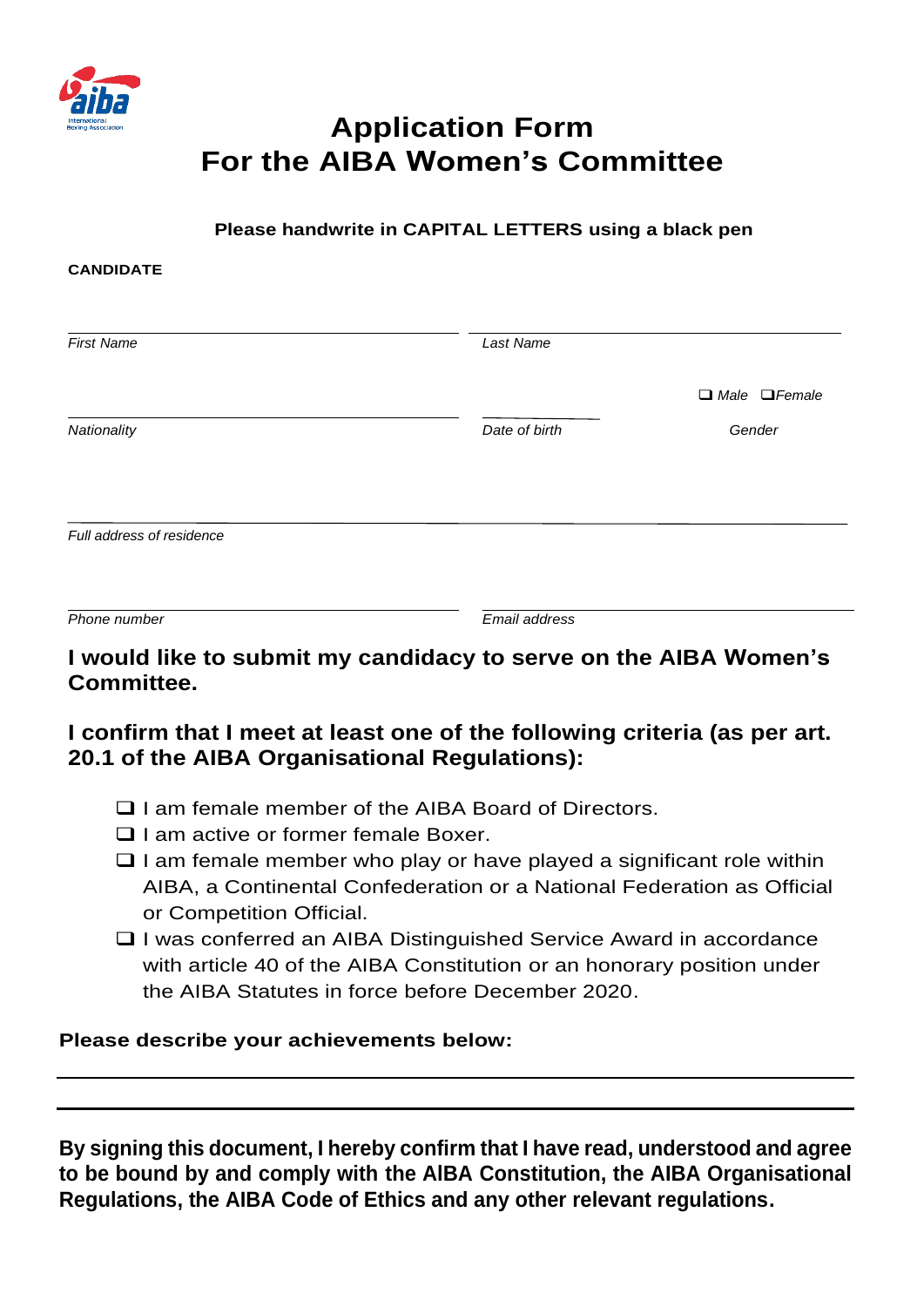I also confirm that I agree to be bound by any decisions taken by the relevant bodies within AIBA with respect to my eligibility and my appointment, including notably the AIBA Board of Directors and the AIBA Ethics Committee.

#### I hereby declare that I fulfil all eligibility requirements listed under article 5.1 of the AIBA Organisational Regulations, reproduced below:

- $5.1$ To be eligible to be appointed as a member of a Committee, a candidate must:
	- never have been convicted of a serious criminal offence punishable by a term of  $(a)$ imprisonment;
	- not be the subject of a current or pending prosecution for the commission of a  $(b)$ serious criminal offence punishable by a term of imprisonment;
	- never have been sanctioned for a breach of (except for minor breaches, such as a  $(c)$ breach of the Rules of the Games or a breach occurring with no fault or with a very light negligence):
		- the Constitution;  $(i)$
		- (ii) the Regulations;
		- (iii) the IOC's Code of Ethics:
		- (iv) anti-doping regulations adopted pursuant to the World Anti-Doping Code or any of its national derivatives;
	- not be the subject of a current or pending proceeding for a breach of (except for  $(d)$ minor breaches, such as a breach of the Rules of the Games, or a breach occurring without fault or with a very light negligence):
		- this Constitution;  $(i)$
		- (ii) the Regulations
		- (iii) the IOC's Code of Ethics;
		- (iv) anti-doping regulations adopted pursuant to the World Anti-Doping Code or any of its national derivatives;
	- not be a bankrupt or otherwise insolvent under the law of the candidate's place of  $(e)$ domicile:
	- not be the subject of any current order made under the law of the candidate's  $(f)$ place of domicile declaring him or her to be insane or of unsound mind; and
	- save without the express approval of the Board, a candidate cannot hold any  $(g)$ position in any international boxing organization other than AIBA or a Continental Confederation.